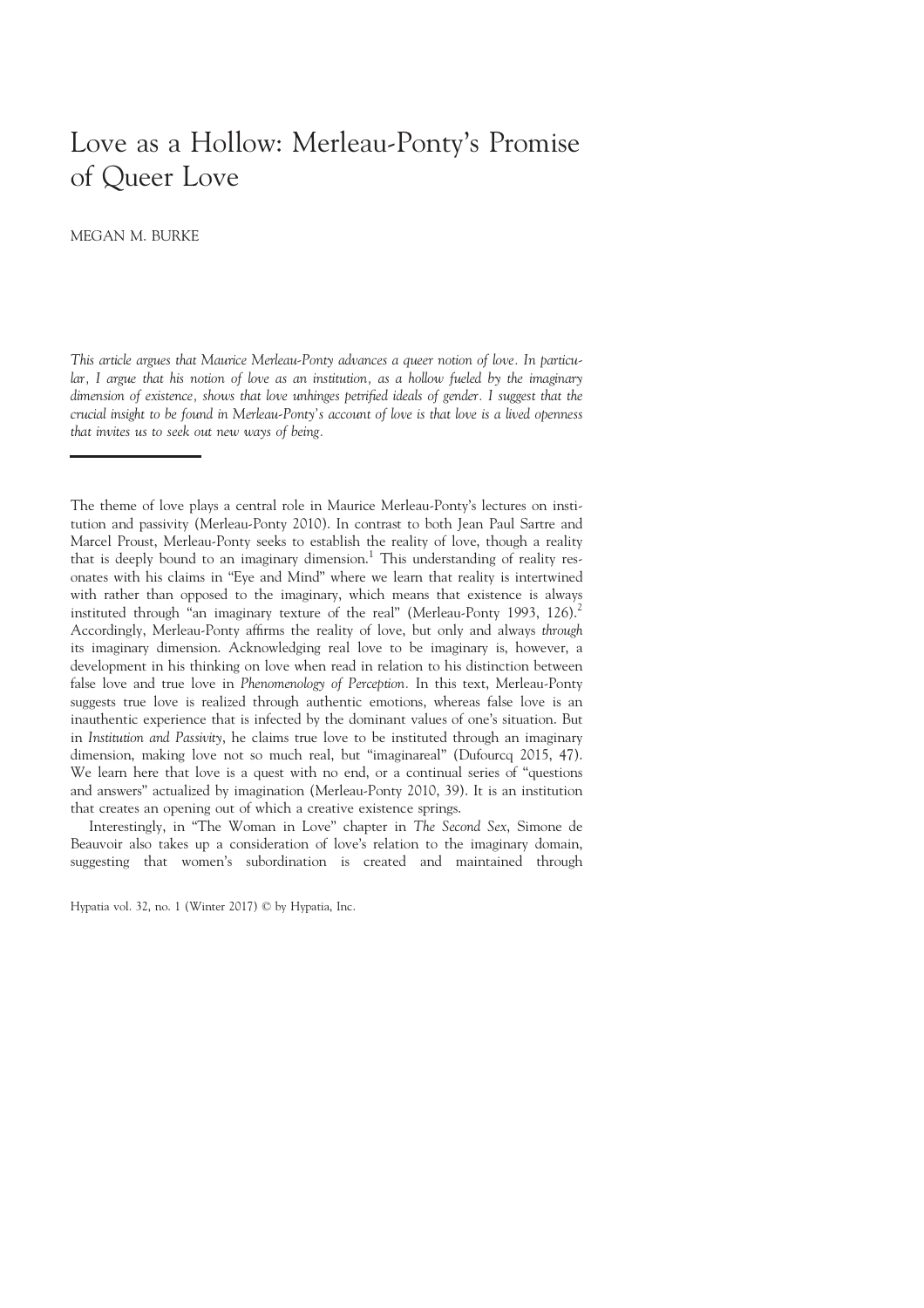heteronormative fantasies and ideals of love. In Beauvoir's view, women often become absorbed by and are encouraged to be immersed in a misogynist imaginary of heterosexual love as a way of giving life meaning. As a result, women paradoxically lose and find themselves through love, a love that is inauthentic because of this paradoxical character. Importantly, inauthentic love becomes an affect, perhaps the affect that actualizes a woman's relative existence insofar as she becomes hopelessly infatuated with being loved by a man. For Beauvoir, then, the imaginary dimension of love conspires against women, producing and reifying gender subordination. Though if, as Merleau-Ponty claims, the imaginary dimension of love is a creative opening in existence, rather than a dreadful closure, then what might we understand about the relation between love and the disruption of heteronormative genders by turning to his account of love? How might Merleau-Ponty's notion of love exceed gender subordination and pursue the disruption of dominant norms of gender? How might Merleau-Ponty's account of the institution of love be a promise of queer love?<sup>3</sup>

In this article, I examine these questions by drawing attention to Merleau-Ponty's later understanding of love as an institution. I argue that his account discloses how love can unhinge petrified ideals of gender and thus can also institute an existence that falls "out of line" (Ahmed 2006, 66). That is, his notion of love as an institution facilitates a queer undermining of normative genders. Ultimately, my reading of Merleau-Ponty's notion of love shows how his phenomenology of love contains a promise of queer love, which allows us to rethink what it means to love queerly.

To account for these claims, I first provide a reading of Beauvoir's notion of inauthentic love to underscore the intimate relationship between the lived experience of love and normative genders. Given that Merleau-Ponty says little about gender in relation to love, I turn to Beauvoir as a way to consider how love institutes gendered existence.

In the second section, I turn to Merleau-Ponty's distinction between false and true loves and their relationship to the imaginary domain as a way to thoroughly think through what Beauvoir does not: how to live gender nonnormatively through love. Although imagination might turn into a nightmare, which is the case for Beauvoir's "woman in love," Merleau-Ponty shows us that imagination is actually much more wonderful. Consequently, in the third section, I develop a queer account of Merleau-Ponty's notion of love. I suggest that the crucial insight to be found in Merleau-Ponty is that true love is a lived openness that invites us to seek out new ways of being.

Queer reflections on love generally emphasize nonnormative expressions or repressions of sexuality and pleasure, including, though not exclusively, same-sex desire (De Lauretis 1994; Sedgwick 1993; Butler 1997; Berlant 2001; Muñoz 2009).<sup>4</sup> Furthermore, queer theorists have often underscored the unfixed or excessive character of the imaginary domain as liberatory or as a domain of potential disruption (Butler 1993; Berlant 2001; Muñoz 2009). So what, then, can Merleau-Ponty's account of love as instituted through the imaginary dimension of existence contribute to queer scholarship? In Queer Phenomenology, Sara Ahmed suggests that phenomenology is a vital but rare resource for queer scholarship. For Ahmed, Merleau-Ponty's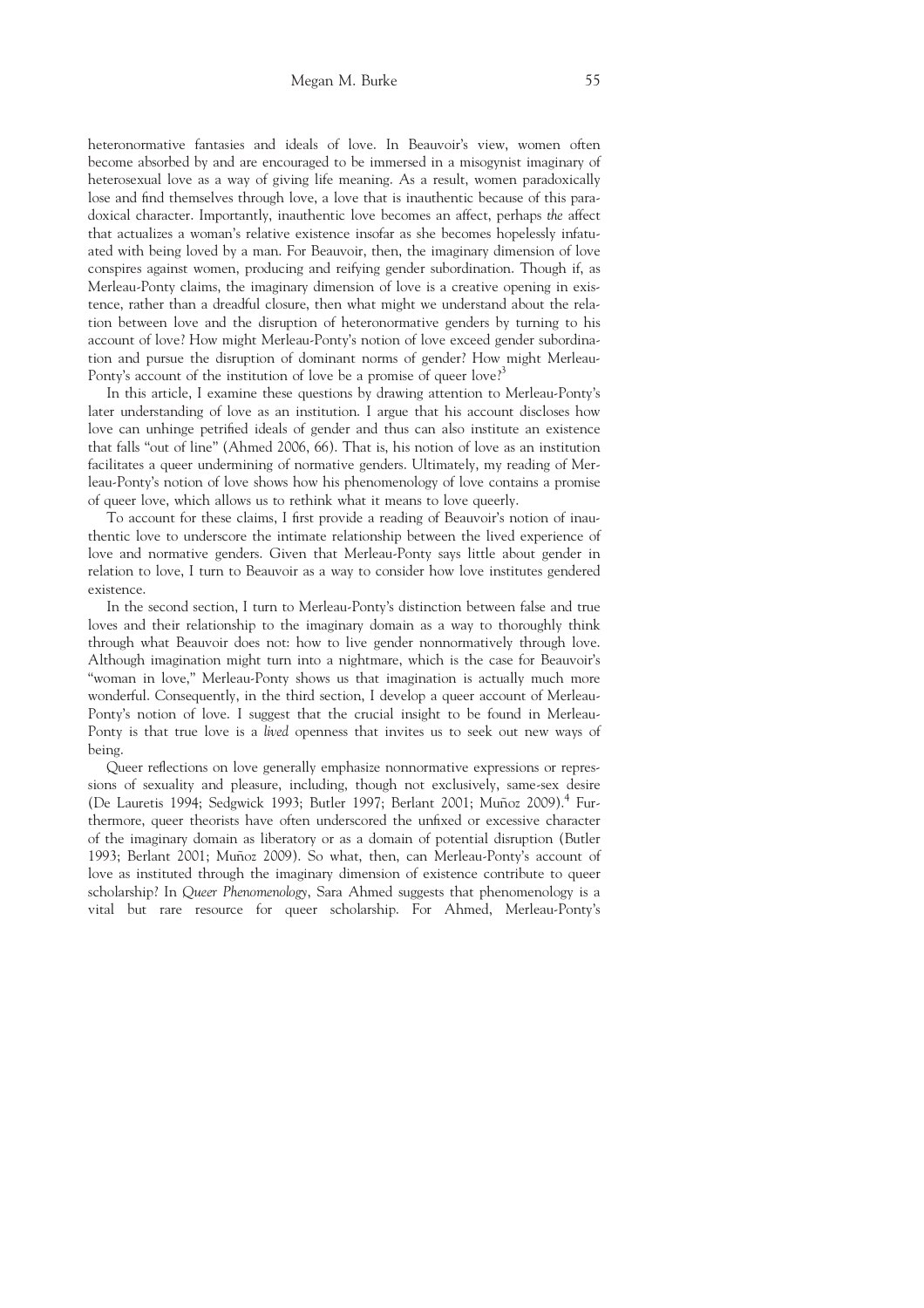phenomenology in particular is replete with moments of disorientation that disclose how one's situation or embodied existence might move away from or beyond a straight line. In contrast to the more prevalent poststructural or psychoanalytic approaches to queer theory, queering phenomenology considers how the lived, bodily experience of "departure from the straight and narrow makes new futures possible" (Ahmed 2006, 21).<sup>5</sup> In making lived, embodied experience central, a queer phenomenology is thus a way to understand how corporeal existence becomes queer or how it straightens out. Following Ahmed's unlikely marriage of phenomenology and queer theory, my task is to consider how Merleau-Ponty's phenomenological reflection on love discloses the relation between love and the institution of queer existence.

#### INAUTHENTIC LOVE AND GENDERED EXISTENCE

Throughout volume II of The Second Sex, especially in "The Woman in Love" chapter, Beauvoir's phenomenological reflections on love disclose the way in which love, as a lived experience, shapes gendered existence (Beauvoir 2010). Although she does not account for all experiences of love, Beauvoir's account is instructive in regard to the way in which love is often an instrument of gender subordination and a way in which one comes to follow what Ahmed calls "a straight line" (Ahmed 2006, 70).<sup>6</sup> When reading Beauvoir, we learn that love is not a mere feeling, but is, rather, what binds a subject to a world. In particular, Beauvoir considers how one becomes a woman, as a subject confined to immanence, through a relentless pursuit of fairytales and dreams of a great, but inauthentic love "with man in general" (Beauvoir 2010, 684). She is thus concerned with the way in which a particular fantasy of heterosexual love permeates and deeply constrains a woman's situation and severs her claim to freedom.

Beginning in childhood, Beauvoir claims, women learn that their future depends on men. They are taught to resign their world-making capacities and are, instead, offered a fantasy of heterosexual love. When a woman assumes such love, normative femininity is also assumed and lived as a melodrama of heterosexual love. This, in turn, gives a woman the impression that her existential value and her freedom are realized by becoming a man's beloved. As Bonnie Mann points out in her reading of Beauvoir, what a woman "is offered in exchange for her world-making capacities is the love, if she is lucky and pretty enough, of one of the world-makers" (Mann 2009, 135). In fact, Beauvoir suggests that women experience this exchange as the way to freedom. It is "the only way out" of a woman's relegation to the realm of necessity (Beauvoir 2010, 684–85). That is, since a woman cannot make her world or live her own freedom, she is resigned to live it through a man and thus love becomes a solution to her situation.

As Beauvoir shows, such love is actually a way that women realize their enslavement to men, but paradoxically, since a woman's existential justification relies on this love, she becomes nothing without it.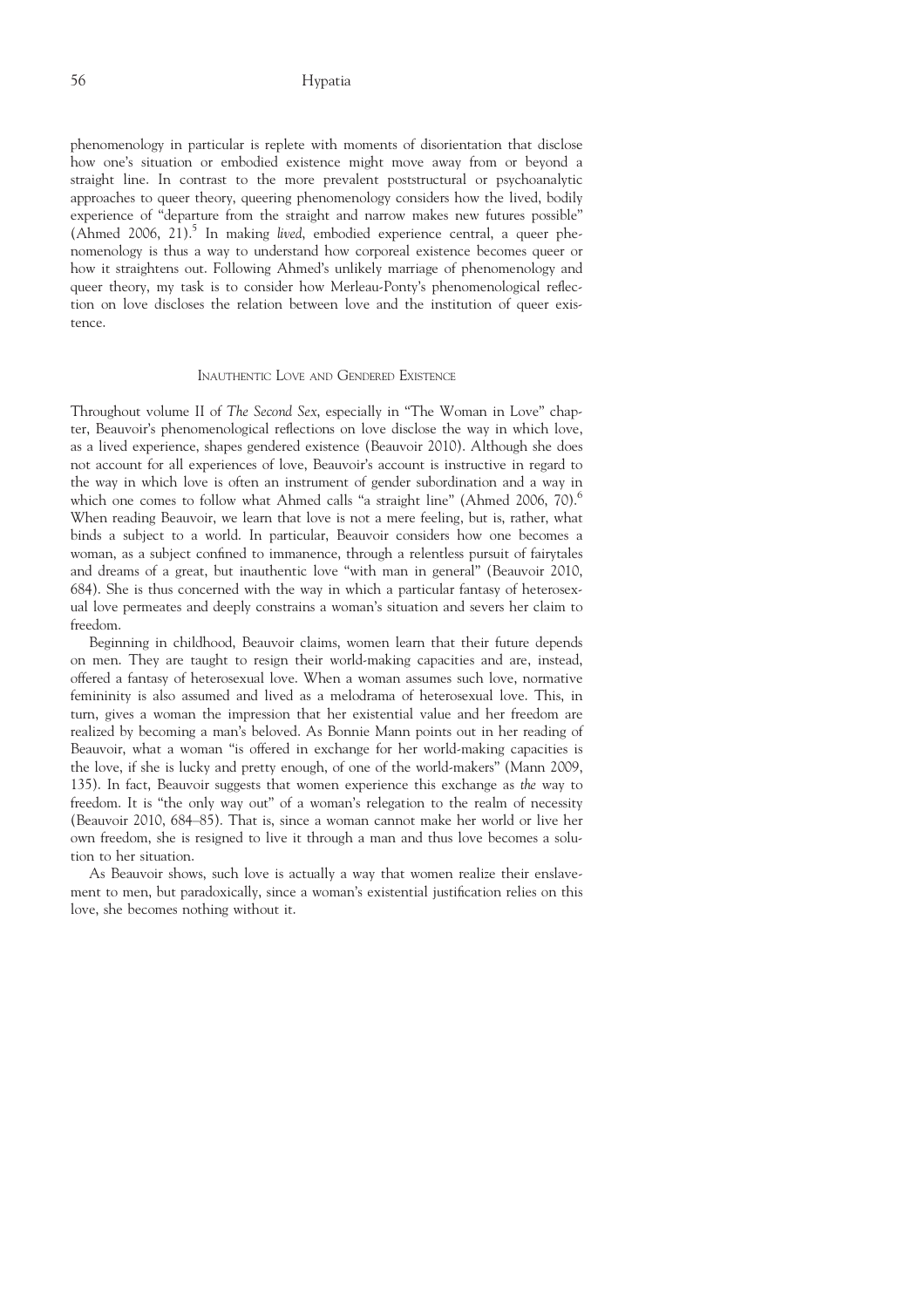On the contrary, a man never gives himself up to loving a woman. His situation does not require that love manifest as a search for recognition or as the realization of freedom. When in love, a man always experiences himself as himself, whereas a woman experiences herself as for her lover. He never abdicates his life and freedom for love, which means that a man never exists as "a man in love." Importantly, however, this neither means that love is useless to a man's existence, nor that he does not participate in a woman's obsessions of love. A man gains a lot from her renunciation: a servant, a devotee, and an embellishment of his freedom. His situation is made through her love. In this way, a woman in love becomes an object for a man, a thing that supports and produces his freedom. Consequently, love becomes a practice that not only exemplifies, but also creates normatively gendered subjects.

For Beauvoir this love is utterly inauthentic. Most obviously, it is a way to trap women in immanence insofar as women give up their own hold on the world through love and assume an existence that has meaning only in relation to a man. Accordingly, love's inauthenticity is defined by its capacity to open or close a woman's existence. When a love is lived through a misogynistic imaginary that promises an illusion of freedom, a woman becomes a relative being and her freedom is denied. For a love to be authentic and true it has to be "founded on the reciprocal recognition of two freedoms" wherein "each lover would then experience himself as himself and as the other; neither would abdicate his transcendence, they would not mutilate themselves; together they would both reveal values and ends in the world" (Beauvoir 2010, 706). Both lovers intend and extend out into the world toward their own ends such that it is a situation in which women exist for themselves. Whereas inauthentic love thrives off of a dream of freedom and the lived experience of an illusion of freedom, authentic love supports the actual freedom of the lovers.

In spite of this positive account of love, it seems that what is most crucial for Beauvoir is that the demand to pursue inauthentic love is an ontologically heavy burden on women. Beauvoir certainly highlights how love can damage women's existence, but key questions remain about the possibility of authentic love. Thus, Beauvoir's emphasis on inauthentic love does not fully examine in what way love might eclipse the subordination of women or the institution of normative genders. If inauthentic love plays such a central role in becoming a woman, if a woman's situation is laden with inauthentic love, then how might authentic love be realized? Insofar as inauthentic love materializes through fantasy and illusion, is authentic love beyond the imaginary domain? And what, in particular, happens to gendered existence when authentic love is lived? In the following section, I address these questions by turning to Merleau-Ponty, which will allow us to begin to think through the queerness of Merleau-Ponty's account.

#### LOVE AS A HOLLOW IN US

Merleau-Ponty's reflections on love suggest that love is of the utmost significance to how our world takes shape as our world. Throughout his work, most striking is his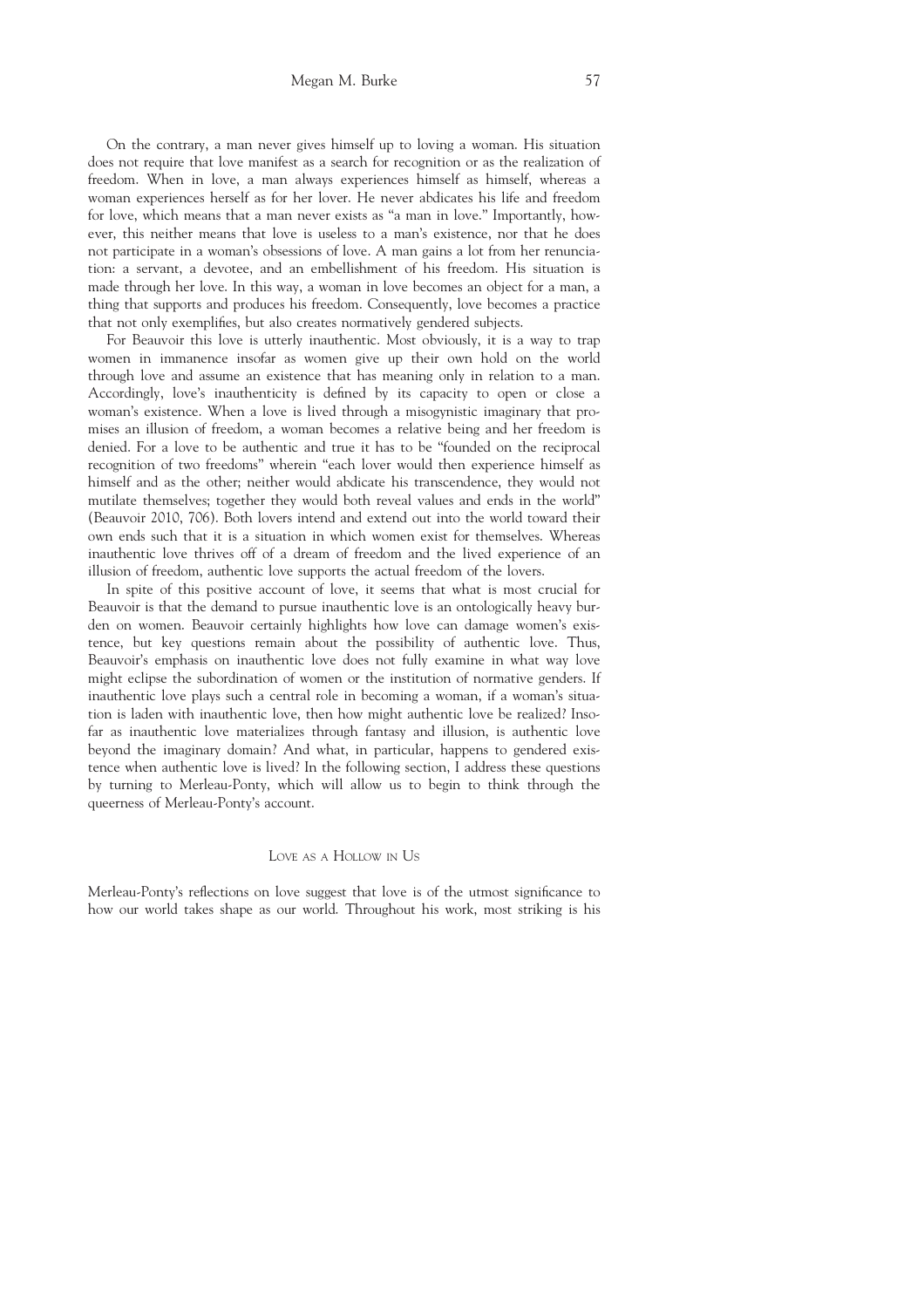fixation on the way love is tempered by sedimentation or is precisely that which can tear us apart from a habitual world. Importantly, we see love's existential grip to be a result of its imaginary dimension. For Merleau-Ponty, the reality of love is always intertwined with imagination, making love opaque in subjective experience, but nonetheless present and real. In fact, it is this "imaginareal" character of love that makes love possible. As we will see, the imaginary dimension of love is generative of an authentic love that is lived as an openness, an intensification of creativity capable of distempering habitual experience. This sense of love is what makes it a rich resistance to the generation of Beauvoir's inauthentic love and its correlative gendered subjects.<sup>7</sup>

It is important, however, first to acknowledge the development of Merleau-Ponty's notion of true love. Annabelle Dufourcq accounts for the shift in Merleau-Ponty's reflections on love as a development in his account of the relationship between the imaginary and love (Dufourcq 2005). In Phenomenology of Perception, Merleau-Ponty upholds a rather Sartrean conception of the imagination that introduces a distinction between reality, presence, and subjective perception and illusion, fantasy, and the unreal, but it is in his later work, Institution and Passivity, that Merleau-Ponty advances the necessarily imaginary character of love. Ultimately, Merleau-Ponty refuses to deny the reality of love, but only by accounting for love as an institution, a quest that is indeterminate and in need of arousal by the imagination.

To understand this change in Merleau-Ponty's thinking about love, it is necessary to turn to the distinction between false love and true love in Phenomenology of Perception, since it is here that he begins to outline the possibility of a reality of love.

Importantly, this distinction also turns out, at least initially, to be a distinction between imagination and real, subjective perception. More specifically, he understands false love to be a product of a misleading imagination. False love is the love of "certain qualities," which reduces the beloved to a thing, a moment, or a characteristic (Merleau-Ponty 2012, 398). In false love it is not the lover as herself who is loved, but a part, feature, or character that is loved. For Merleau-Ponty, false love is not necessarily unreal, but it affects only the periphery of one's existence such that it is not wholly real. This feature of false love is best understood through Merleau-Ponty's reference to "fictional emotions and imaginary feelings" or what he, by way of reference to Scheler, calls "poetic phantoms" (399). We learn that poetic phantoms are lived feelings in a present moment that materialize through a narrative that is not of one's own making. False love is generated in the factical domain of everyday life, the domain that is replete with what Merleau-Ponty calls "situational values" (398). Since these "imaginary feelings" are generated by values of one's social and political world, they envelop and establish one's reality and therefore cannot be understood as mere unconscious representations of the world (399). Instead, they are much more akin to habits insofar as they constitute the subject and her world on the fringes of experience. Imaginary feelings are thus habitual or sedimented affects produced within a given situation. We might, for instance, understand Beauvoir's inauthentic love as an imaginary feeling insofar as it is an affect comprised of the sediment of values of a sexist milieu. Though what matters most for Merleau-Ponty is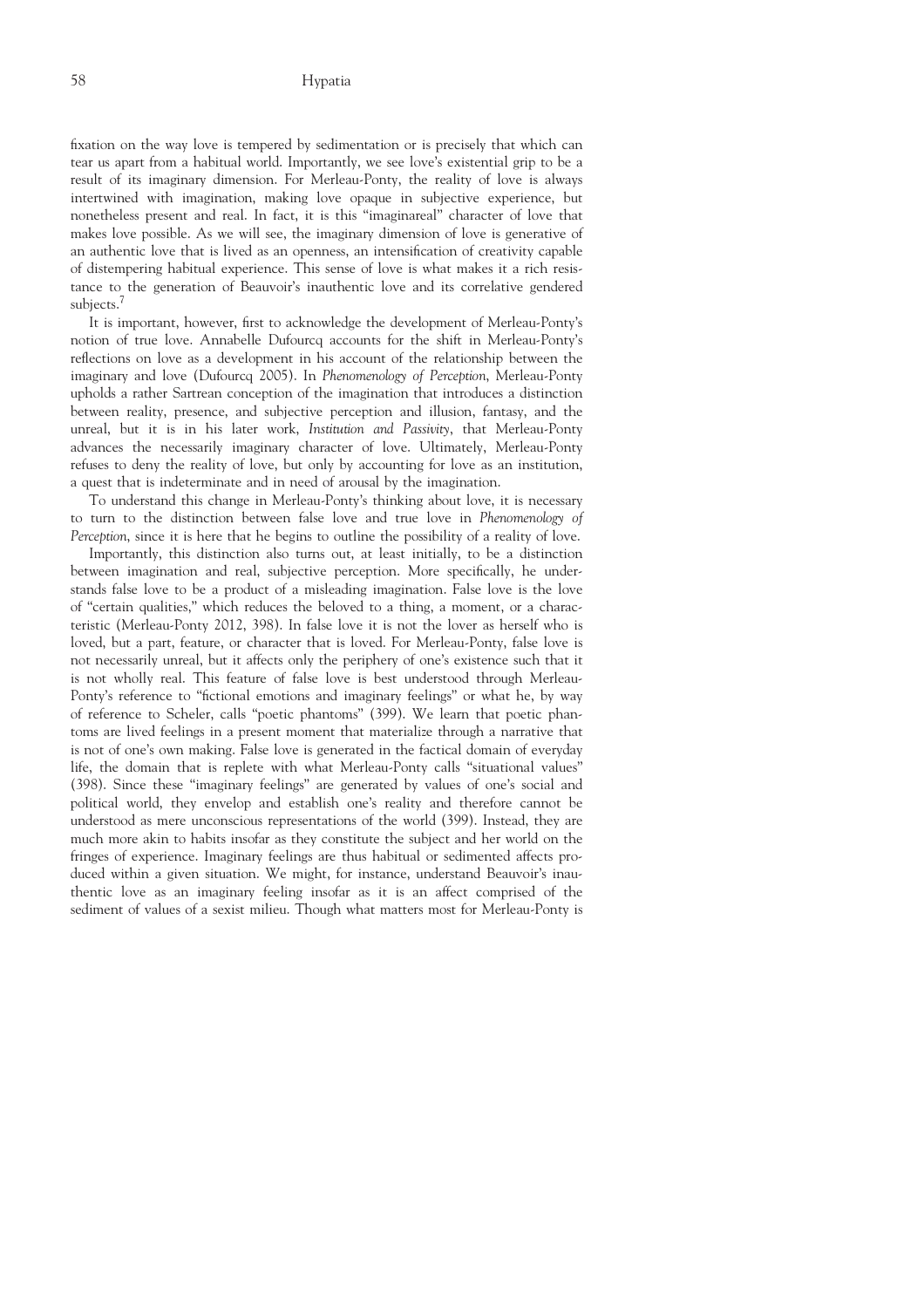not that these imaginary feelings are unreal, but that they create a love of some thing, rather than a love of someone. A false lover is thus fascinated with a caricature and comes to mistake it for reality.

In contrast, true love is lived when a lover sees "the singular manner of being that is" the beloved (Merleau-Ponty 2012, 397). It occurs when one is "fully caught" up in the whole being of the beloved (397). Moreover, he claims, true love is generated by "real emotions" that are at the center of existence and that are disillusioned. They are present, rather than phantasmatic. As such, true love is distinct from the imaginary. Whereas false love is a vain production of the imagination, true love is a genuine relation between lovers created by a lucid perception and awareness of one's real emotions.

Yet these distinctions between the imaginary and the real, and false love and true love, are compromised by Merleau-Ponty's account of the cogito.<sup>8</sup> According to Merleau-Ponty, "we do not possess our reality at each moment" (Merleau-Ponty 2012, 399). "If we are situated," Merleau-Ponty says, "then we are surrounded and cannot be transparent to ourselves," and so, we can only realize love in ambiguity (401). He thus affirms that there is no way to know that we are experiencing real emotions or the entirety of the singular being of a beloved. It turns out that we can never fully and transparently comprehend, for instance, whether we love according to a redundant, misogynistic fairy tale or whether we are grasping love or reaching out toward the beloved idiosyncratically. Since consciousness has no direct access to itself, there is an original opacity to love. How we love and who we understand the beloved to be are both realities that are always partially concealed, which suggests that we are always, in some way, immersed in poetic phantoms. Thus, Merleau-Ponty underscores that we are cocooned by phenomena that we do not have direct access to and it is such enrapture that makes "illusion possible" (398). This is why, simultaneously with his assertion of the distinction between false love as imaginary and true love as real, Merleau-Ponty also affirms that "ambiguity remains" and that the imaginary can be taken for reality.

Accordingly, it seems that there is, in fact, a connection between false love and true love. This connection is precisely the fact that our experience of love is always, in some way, opaque. There is no transparency to true love, so we do not and cannot have direct access to the reality of our emotions. Nevertheless, Merleau-Ponty is adamant about the distinction between true and false love. So how, then, do we reconcile the distinction between the imaginary and the real dimensions of true love?

The answer lies most explicitly in Institution and Passivity where Merleau-Ponty suggests that the engine of true love is the imagination. Importantly, Merleau-Ponty seems to give up on the sharp distinction between false love and true love, though he nevertheless advances the reality of love, not as false or true, but as a lived reality generated by the imaginary. He does so through an interrogation of Proust's narrative of love in Remembrance of Things Past. According to Merleau-Ponty, although Proust fails to affirm the reality of love, his narrative reveals to us that love is an institution, a creative opening. In general, Merleau-Ponty understands this institution to be an operation that generates new meaning not by an active constitution or a constituting consciousness. Instead, love generates meaning through "events in an experience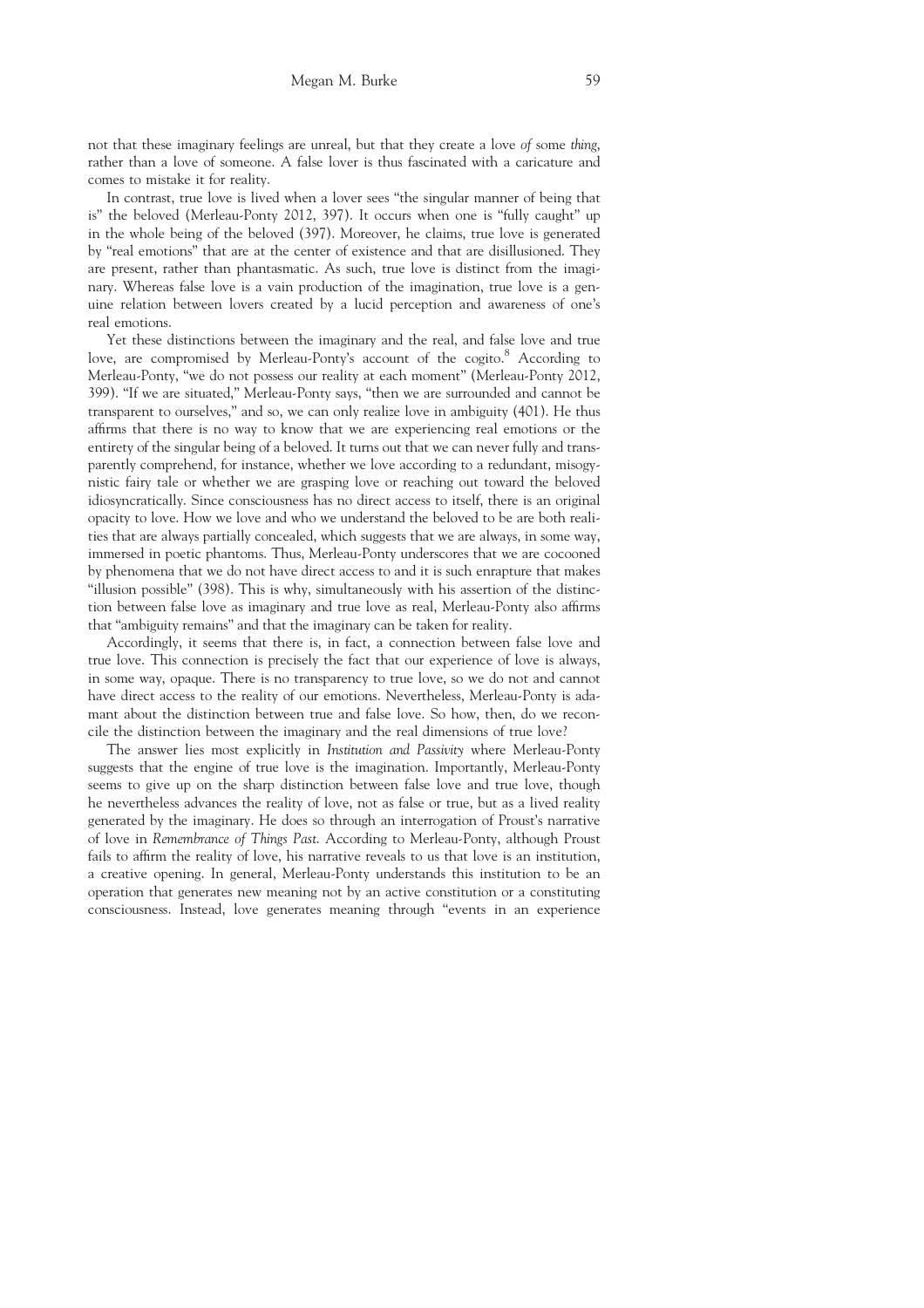which endow the experience with durable dimensions," which are "the demand of a future" (Merleau-Ponty 2010, 77). As an institution, then, love is understood to be an inventive force, pregnant with future potential.

More specifically, Merleau-Ponty suggests that love is "created before anything else by imagining another being," which is what makes love an unreality as much as a reality (Merleau-Ponty 2010, 33). By imagining a beloved, a lover never possesses love, but is continually in search of love. Love is thus lived as an absence. In fact, for Merleau-Ponty, the beloved is always an absence, which is precisely what makes love a quest. Because I do not experience my beloved as a presence, there is always an emptiness I seek to be filled. Consequently, this absence or negative reality of love is a fecund opening up of the world and the beloved. The absence becomes an unexpected presence, not in the sense of a possession, but as an amorous yearning. As such, love, Merleau-Ponty says, is "a hollow in us" (37). This hollow is not emptiness, but an openness that creates space and time for play or variation. It is a "lake of non-being" out of which seeing and feeling endlessly flow (Merleau-Ponty 1968, 201). In the hollow that love is, "something more slips in ... not exactly what we were seeking, but something else that is interesting" (Merleau-Ponty 2010, 39). This makes love an "open sense," or a sense that is not yet given. Importantly, the imaginary is crucial to this hollowing out. For Merleau-Ponty, the imaginary beginning of love must remain if love is to become real. The imaginary is what generates the openness inasmuch as it is the well of infinite richness in existence. It is thus the imaginary that ultimately makes the openness possible.

We can better elaborate on the fecundity of this imaginary dimension of love by thinking through the role of the imaginary in Merleau-Ponty's ontology more broadly. Martin C. Dillon accounts for Merleau-Ponty's ontology as "a radical rejection of dualism" that makes the lived body central as a corporeal reflexivity or what Merleau-Ponty later refers to as the reversibility of the flesh of the world (Dillon 1997, 106). In Phenomenology of Perception, Merleau-Ponty accounts for the lived body as both anonymous and personal, which develops into the chiasmic touching–touched relation in The Visible and the Invisible. In the former, we understand that a particular subject is constituted only in relation to a tacit cogito, or an anonymous, phantomlike unfolding of the world, and in the latter, the chiasm discloses the constitutive relation between the visible and the invisible and embodied existence. But, as Dufourcq underscores, the overlapping of these two dimensions of the lived body and flesh of the world can also be understood in terms of the intertwining of the real and the imaginary. For instance, in "Eye and Mind," Merleau-Ponty shows how paintings are not mere imaginary representations of reality but are, rather, imaginative gestures that open up and generate reality. The painter extends the existence of reality and perhaps even institutes an experience that was not previously present. The visible world that became a painting elicits echoes in different individuals that suggest a different way of looking at the world. This suggestion may open up what was previously invisible in the visible. It is this opening that blurs the line between the real and the imaginary inasmuch as the imaginary field draws on the real and vice versa. What is real is present only insofar as it exists in relation to and is even generated by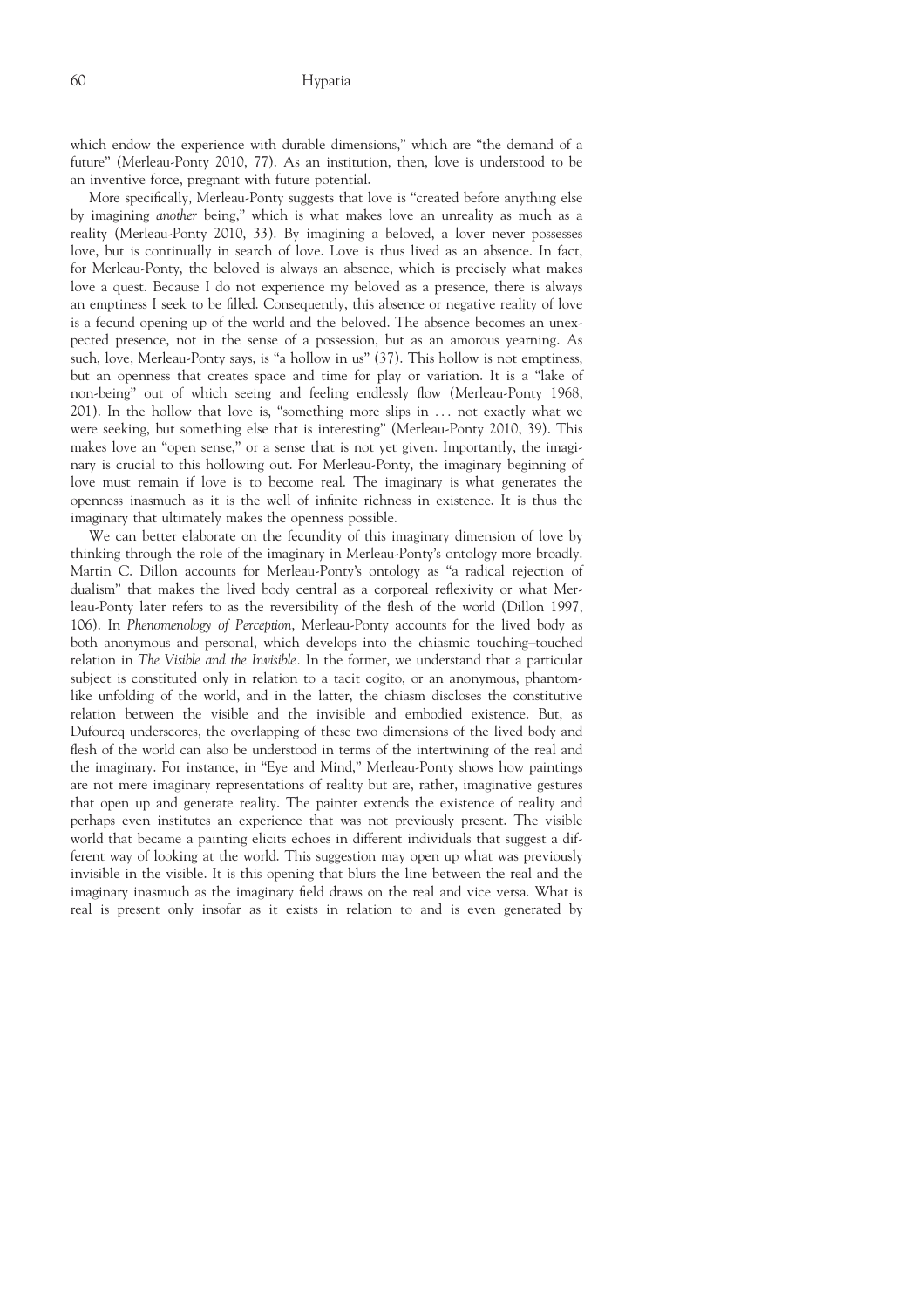imaginative variations of the real. In this way, the imaginary field makes "an enlarged and polymorphous 'reality'" (Dufourcq 2015, 42). Insofar as the imaginary envelops the real, there is always much more to reality than what is present at hand. The imaginary opens up the real.

Thus the imaginary dimension of the real is always contained within the real, just as the anonymous is with the personal and the invisible within the visible. In fact, Alia Al-Saji's commentary on Merleau-Ponty's notion of anonymity underscores the relation between the imaginary and anonymous dimension of existence. Anonymity, Al-Saji writes, is "an opening onto the rhythmic differences of the world ... a dynamic and dialogical affectivity that modulates its openness in response to the world" (Al-Saji 2008, 53). In Phenomenology of Perception, we learn that the anonymous "layer" of our existence is our sensing or our embodied communication of the world that "appears around personal existence" (Merleau-Ponty 2012, 86). As Al-Saji makes clear, this bodily sense is the invisible, phantasmatic, generative force that allows one to build meanings and a world, which suggests that the imaginary dimension of existence is anonymous.<sup>9</sup> Or, as Dufourcq more explicitly states, the imaginary is "an anonymous source of images, schemes and reveries" (Dufourcq 2014, 711). An anonymous imaginary is thus what allows love to be a hollow in existence. It is the opening from which not only love, but also an inventive and imaginative existence springs.

In Institution and Passivity, the imagination is a series of questions and answers, a mode of engagement with a beloved, which makes love a dynamic or creative opacity that contains an immeasurable richness of limitless variation. Given that lovers, as absences to each other, are always at some distance, this engagement is central to the institution of love. Indeed, as Dillon remarks in his phenomenological reflection on love, "If I stop sensing you, stop questioning you, you will become someone I no longer know. If I stop growing and start decaying, and you are paying attention, you will cease to affirm me erotically" (Dillon 2001, 128). Hence this mode of engagement fuels and expands the imagination, which allows the anonymous source to rush through existence. As a hollow, love is an openness fueled by the dynamism of the anonymous imaginary.

Importantly, Merleau-Ponty contrasts this institution of love to the institution of habit.<sup>10</sup> What we learn by reading Proust is that love is false when it is "the institution of a habit" or the transference of "a way of loving learned elsewhere or in childhood" (Merleau-Ponty 2010, 77). In this transference, love becomes nothing but a mere echo of a past love such that love is already possessed. Here, although the imaginary beginning of love is still present, the future of love is closed. The sediment of a past comes to predetermine what the future of love will be. The difficulty is that we are always vulnerable to the institution of habit. Love's imaginary beginning may take shape as a former imagining, thus closing the hollow and thereby instituting habit instead of love. This means the ambiguity and opacity of love and existence never guarantee love as a hollow. The Beauvoirian nightmare of inauthentic love that threatens the reality of love always lurks at one's side.<sup>11</sup>

Yet it would be an error to believe love is fixed or forever stifled by habit. For Merleau-Ponty, the imaginary is indeterminate. There is always a dehiscence, a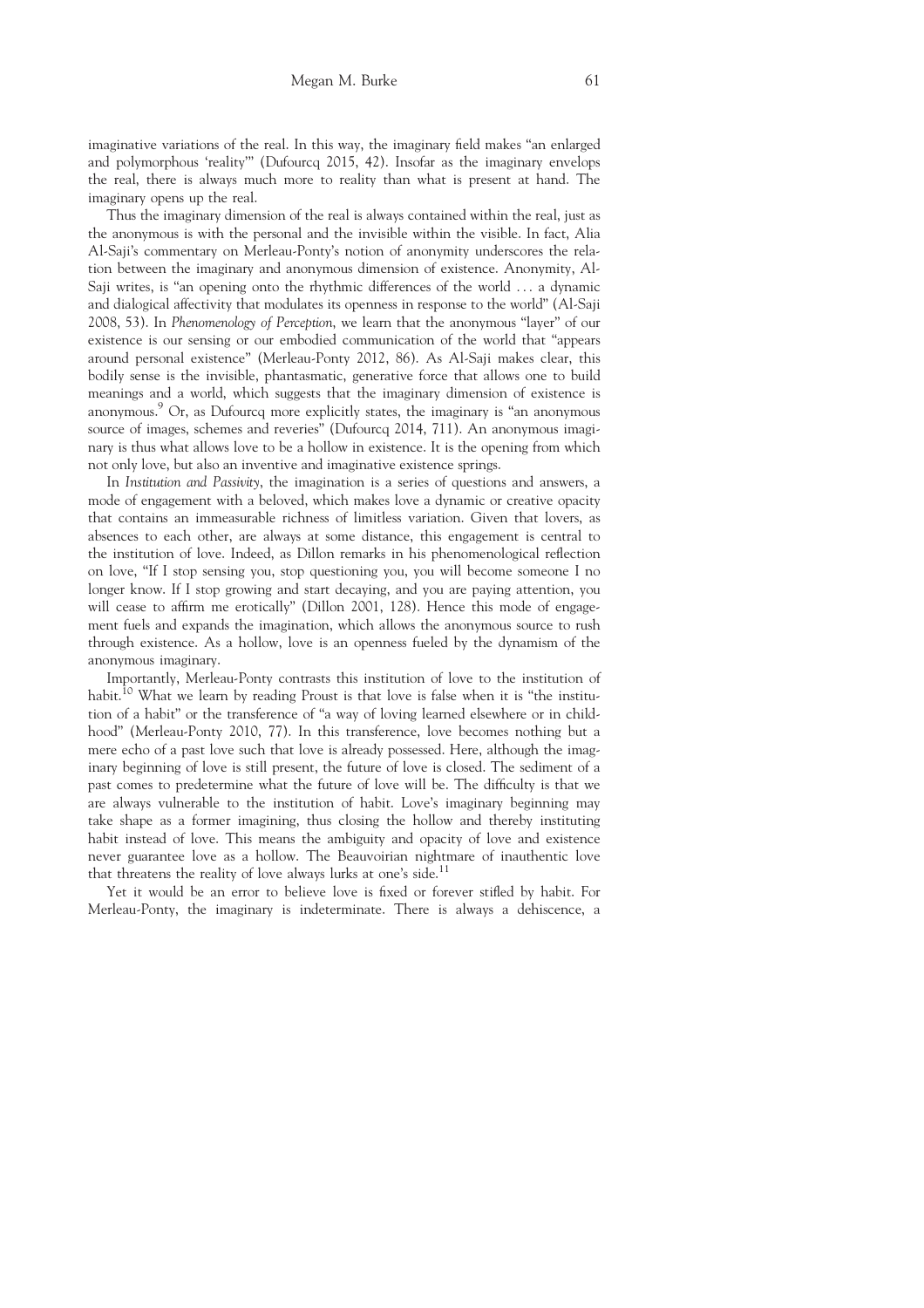splitting of existence, such that there is no certainty as to what love will become. So Merleau-Ponty's affirmation of love relies less on its guarantee than on the inevitability that habit does not always succeed. Hence we are not left to despair the ambiguity and opacity of love. The capacity of the imaginary to transform affirms the institution of love as an imagining that can rescue imagination from habit.<sup>12</sup> The splitting open of the imaginary, an opening that is love itself, is what allows love to entice and inspire new situations. Merleau-Ponty thus persuades us to see that love's great promise is that it arouses possibility. Although this does not resolve the haunting nightmare of false love or normatively gendered love, it does promise the possibility of weaving new experiences that are, in reality, love. For Merleau-Ponty, then, love is not that which we can fully and lucidly grasp or perceive, but it is the possibility that exists when the imaginary is robust. This possibility would still be phantasmatic insofar as it is anonymous, but rather than a frightening redundancy, it would be an ingenious realization.

If we bring ourselves back to Beauvoir's account we might understand "the woman in love" and inauthentic love to be a product of an impoverished imaginary.

From this perspective, the problem with inauthentic love is that it is determined by dominant values and imagery of gender. Although inauthentic love creates a world for "the woman in love," this is, as Beauvoir emphasizes, not an opening up of the world, but a foreclosure of the world and existence. But, importantly, from Merleau-Ponty's account we know that this is not really love after all. From his perspective, love is only and always a hollow or opening in us. Thus, authentic love would be a product of the institution of love, of a transformation in the imaginary field. This would suspend the influx of gendered ideals or the institution of habit. In turn, the institution of love would necessitate, through its very rich imaginary, a creative variation of gender within love.<sup>13</sup> Whereas Beauvoir underscores the constraints on authentic love, Merleau-Ponty's account impresses on us the rich possibility of the reality of love as that which undoes the constraint of ideals of gender. It is this, in particular, that makes the institution of love quite queer.

#### THE INSTITUTION OF LOVE AS A QUEER PROMISE

In "Love, A Queer Feeling," Lauren Berlant argues that love is a site of transformation that is remarkably queer. She writes, "Love approximates a space to which people return, becoming as different as they can be from themselves without being traumatically shattered; it is a scene of optimism for change" (Berlant 2001, 448). Berlant contrasts this transformative space opened up by love to the absorption of love by normativity, an absorption that turns love into repetitions of normality or convention that preclude change.<sup>14</sup> For Berlant, the queerness of love is that it is a placeholder, a relational space to turn to, which disrupts intimate conventions or what she more explicitly calls "a comforting intelligibility of conventional form" (448).

This sense of queerness resonates with the queer aesthetic advanced by José Esteban Muñoz. For Muñoz, queerness is "the rejection of normal love that keeps a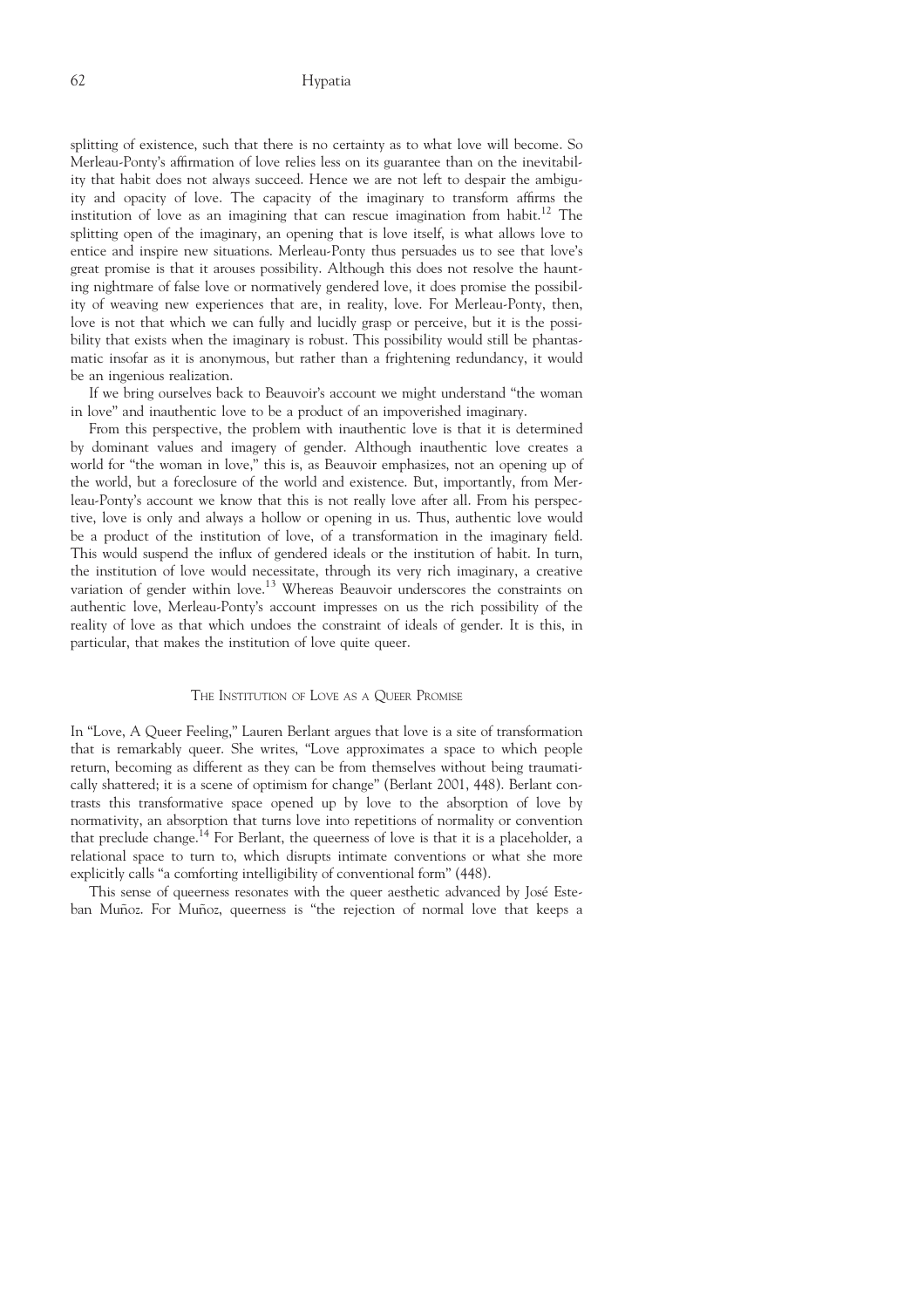repressive social order in place" (Muñoz 2009, 134). Although he does not explicitly thematize love, Muñoz sees queerness to be a desiring that is contrary to conventional love.15 Queerness is, then, some other kind of love. It "is more than just sexuality" (135). And though it can envelop "gay and lesbian sexualities," it is, for Muñoz, more an embrace of "experimental modes of love, sex, and relationality"  $(136).$ <sup>16</sup> Thus queerness is about how one engages, not necessarily whom one engages. This rejection, or what Muñoz calls a great refusal, is an aesthetic dimension that, similar to Berlant, allows us entry into a new space. It is a style of refusal to allow "for new horizons and a vastness of potentiality" that points toward a future that is not yet and may never be reached (Muñoz 2009, 141).

In many ways, Merleau-Ponty's account of the institution of love resonates with the ethos of nonnormativity and the disruption of amorous conventions forwarded by Berlant and Muñoz. If the institution of love is an opening of the closure generated by habit or the nightmarish side of the imaginary, then love is, for Merleau-Ponty, a disruption of convention. More specifically, the institution of love is, by necessity, a rejection of situational values. Insofar as love is an indeterminate opening, an endless creativity, it cannot be realized through pre-established norms or narratives of gender, sexuality, and pleasure. From this perspective, we can understand the institution of love to be a rather queer event.

However, Merleau-Ponty's account of love also offers a different way to think about queer love. Whereas Berlant emphasizes love as a space for realizing queerness and Muñoz sees queerness as a refusal of normal love, we learn from Merleau-Ponty that the institution of love is a lived experience of openness and indeterminacy. It is not so much a refusal or placeholder, but precisely that which maintains existence as an open question. Although there is not a guarantee of love—indeed there is an inherent instability in its possibility—what the institution of love promises is the flexibility of one's reality, of one's existence, an institution and arousal of new variations. This promise, however, does not make love impossible, although it does, as Merleau-Ponty shows, make love a quest.

The value of this institution is that it is a lived pursuit, a lived opening. It is not a utopian future (Munoz 2009) or an optimistic political project (Berlant 2001), but is, ~ instead, that which can and does take shape in and through the living, bodily subject. Although its reality is opaque, the institution of love is an opening up of a future that envelops lovers in their concreteness. As Ahmed underscores in her queer account of Merleau-Ponty's phenomenology, when we focus on lived experience it is possible to see how embodied existence becomes oriented or disoriented. In fact, that we can see how bodies become disoriented in Merleau-Ponty's phenomenology is what leads Ahmed to claim that it is, in fact, queer. For her, its queerness is most explicitly disclosed in his account of embodied existence or the living body. His writing shows that "bodies are already rather queer" insofar as they are always touched and touching in ways that can throw them out of line or propel them into disorientation (Ahmed 2006, 106).<sup>17</sup> But, the institution of love suggests that this disorientation is actually a deep opening that allows the instability of existence, what Ahmed calls disorientation, to be lived. Indeed, the opening itself might be the means to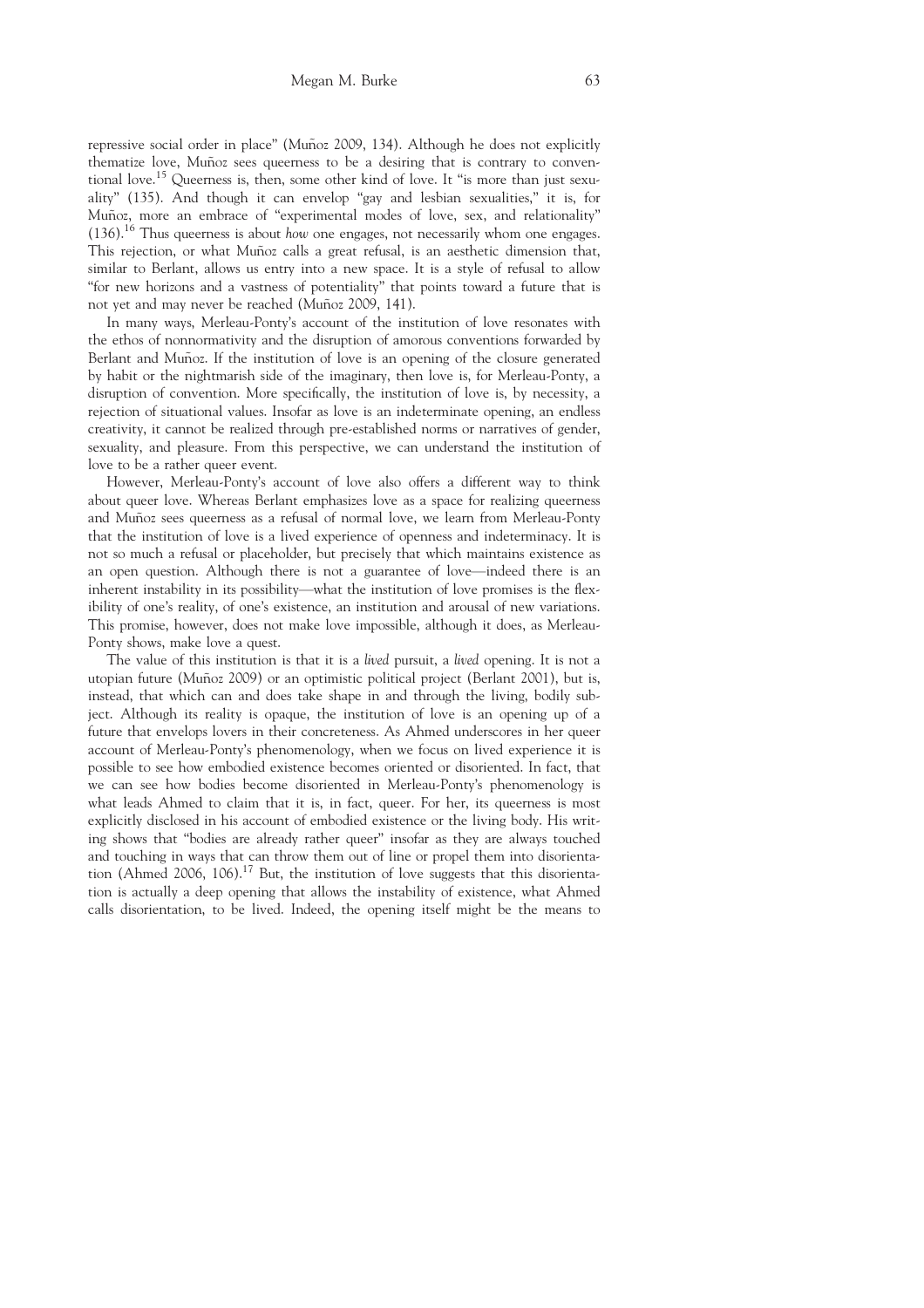disorientation. In this way, the institution of love is a way in which existence is nourished by abundance and in turn becomes an indeterminate quest, rather than a fulfillment of convention.

Merleau-Ponty himself never understands the institution of love as queer. Still if by queerness, following Berlant and Muñoz, we mean that which refuses established orders and seeks new horizons, then Merleau-Ponty's account of the institution of love can be understood as a queer institution. We can, in fact, refer back to the reading of "the woman in love" to underscore the way in which nonnormative genders and sexualities are not only instituted through love, but also crucial to love's institution. That is, Merleau-Ponty convinces us to see that what is normal or habitual is precisely that which seals up the imaginary field necessary for love. This advances a notion of queer as an expansive openness that suspends the route to normalcy. From this perspective, the impetus of queer love insists on an indeterminacy and flexibility of lovers. Inasmuch as it requires a rejection of habit, conventions of gender and sexuality must elide those who love and how they do so. As Beauvoir shows us, ideals and expectations of gender are like a suture to the imagination such that if love is to be lived, it must be torn apart.

Consequently, an open imaginary field is central to all love, which is by its nature queer. If love is instituted only through a breaking apart of the habitual, which is simultaneously a fecund opening, the imaginary field that institutes existence must be robust. Because Merleau-Ponty understands existence to be immersed in the imaginary, the hollow of love is a way to live inventive, though challenging lives. The institution of love destabilizes our existence, puts the normal out of play, providing opportunity to create new styles of existence, but insofar as it does this, it demands us to build, invent, and be comfortable with instability of the hollow that is love. It requires that lovers not impose norms or ideals on one another and instead, it is an invitation to always imagine different ways to engage. This suggests the institution of love is not a queer feeling, but, perhaps more significantly, the institution of a queer existence.

The queerness of our existence realized in love is, though, that which we cannot readily perceive. If we recall the anonymous character of the imaginary, we are reminded that love is not that which the personal "I" realizes, but that which flows through existence. It is a generative undercurrent of what I perceive, a presentabsence that cannot be grasped, but nevertheless, it is the dynamic sensibility of my concrete existence. Since this invisibility of imagination is invested with the power to move us, we can be moved at any moment, and the meanings present at hand may become obscured. That Merleau-Ponty demands us to see love as bound to this power of the imagination is crucial. It means that it is in love that people become what is least expected of them.

Ultimately, that we can live this opening is the queer promise of Merleau-Ponty's institution of love. He demands us to take seriously that love offers us a way to unsettle the nightmares that seek to fix and pre-establish our realities. His account of love encourages us to accept that our existence is flexible and inventive and that love is one of the most effective ways to realize this. Although the institution of love is a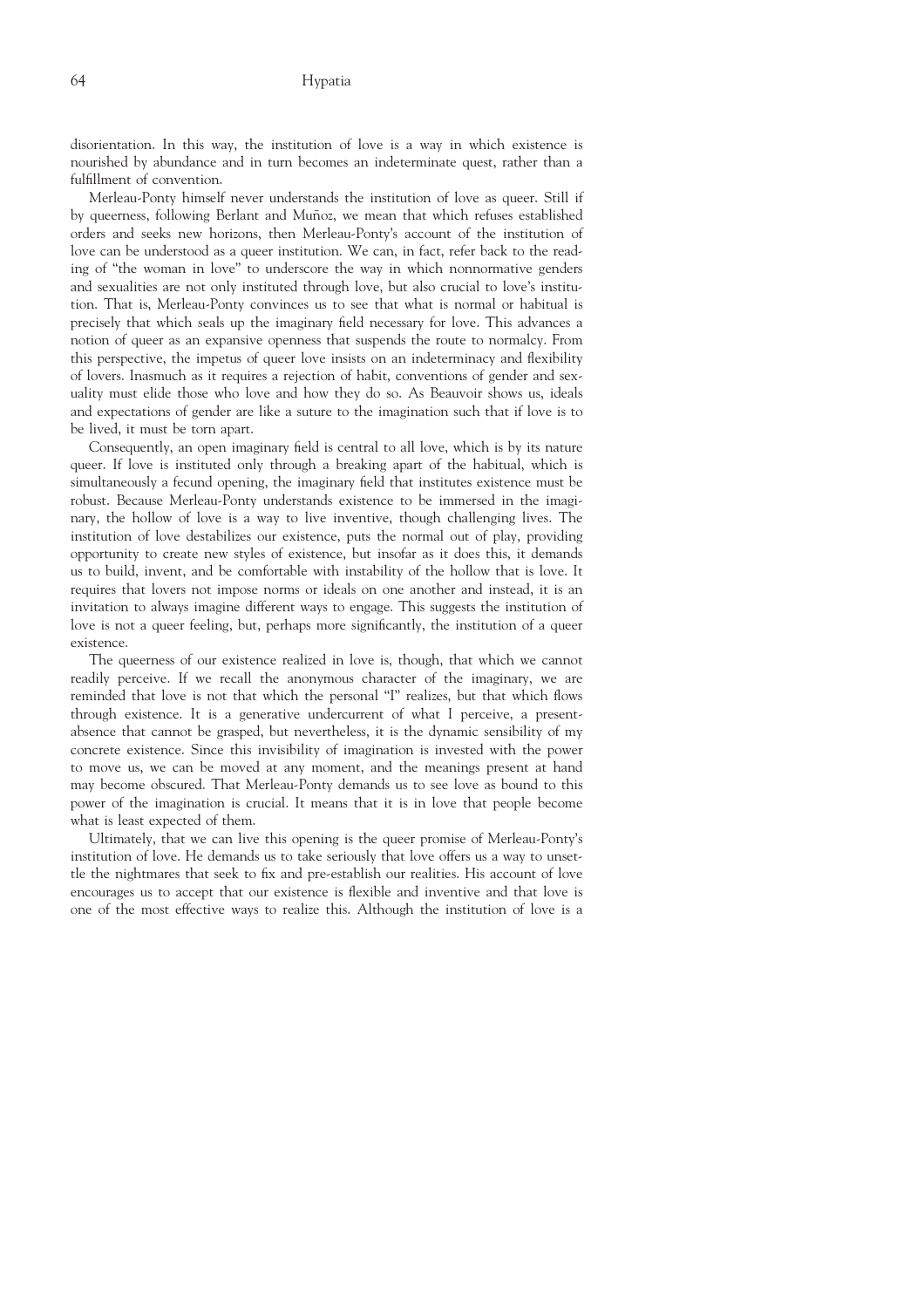vulnerable endeavor, it is clear that Merleau-Ponty does not deny its possibility. In fact, it is the very instability of love that enlivens and opens the abundant variations that come within every situation. His affirmation of love as a creative force is an invitation to acknowledge that love nourishes the flexibility of our existence that proves not to be terrifying, but is precisely what offers us a way to create or queer, rather than conform.

## **NOTES**

1. Annabelle Dufourcq provides an insightful discussion of how Merleau-Ponty's account of love challenges Sartre's account and confronts, but is also inspired by, Proust's (Dufourcq 2005).

2. I consider this notion of the imaginary in more detail later on in the article.

3. The word queer is complicated and its meaning debatable. It can be described as sexual activism, a response to mainstream gay and lesbian politics, an identity, a site of collective contestation, theory, or commentary and critique of heteronormativity (Butler 1993; Sedgwick 1993; Berlant and Warner 1995; Jagose 1996; Cohen 1997; Turner 2000). Thus, it is important to specify that I am using *queer love* to mean a rejection and disruption of heteronormative love that may be heterosexual or lesbian, gay, or bisexual love that mimics heteronormative conventions. This use is one important but not exhaustive sense of the word queer, which resonates with other uses of queer (Sedgwick 1993; Ahmed 2006; Muñoz 2009). I take up this discussion more thoroughly in the final section. It is also important to note that I focus more explicitly on conventions of (hetero) genders, which, as Butler makes clear, are formative to sexuality (Butler 1997). (To me, it also seems that Beauvoir suggests something quite similar.)

4. Lauren Berlant suggests that love has not been taken seriously "as an analytic concept and project for elaboration" in queer theory (Berlant 2001, 437). In some ways, I agree with her. Although one can find commentary on love in queer theory, it is less explicit that love is ever thematized as a queer resource itself.

5. My intent, however, is not to create a strict divide between phenomenology and these other approaches. In fact, there are important dialogues to be had between them and in ways relevant to this article. Edward Casey's "The Unconscious Mind and the Prereflective Body" is a prime example of the overlaps between Merleau-Ponty and Freudian psychoanalysis in relation to the imaginary domain and corporeality (Casey 1999). But, at the same time, Merleau-Ponty's emphasis on the lived dimension of the imaginary and the imaginary character of corporeality are important and unique in their own right, which will be explored in this article. Importantly, even Casey recognizes this in one of his earlier texts when he says, "Even the psychoanalysis of Freud, for all of its brilliant insight into phantasy, tends to equate imagining with daydreaming" (Casey 1974, 4).

6. Beauvoir's account of feminine existence in The Second Sex is not universalizable. Beauvoir scholars and critics have, importantly, pointed out that Beauvoir's description of women is a particular description of white, bourgeois, heterosexual women. Her account of love is thus also situated within this context. I am not, however, turning to Beauvoir to give the account of gendered love, but as an important and relevant account of the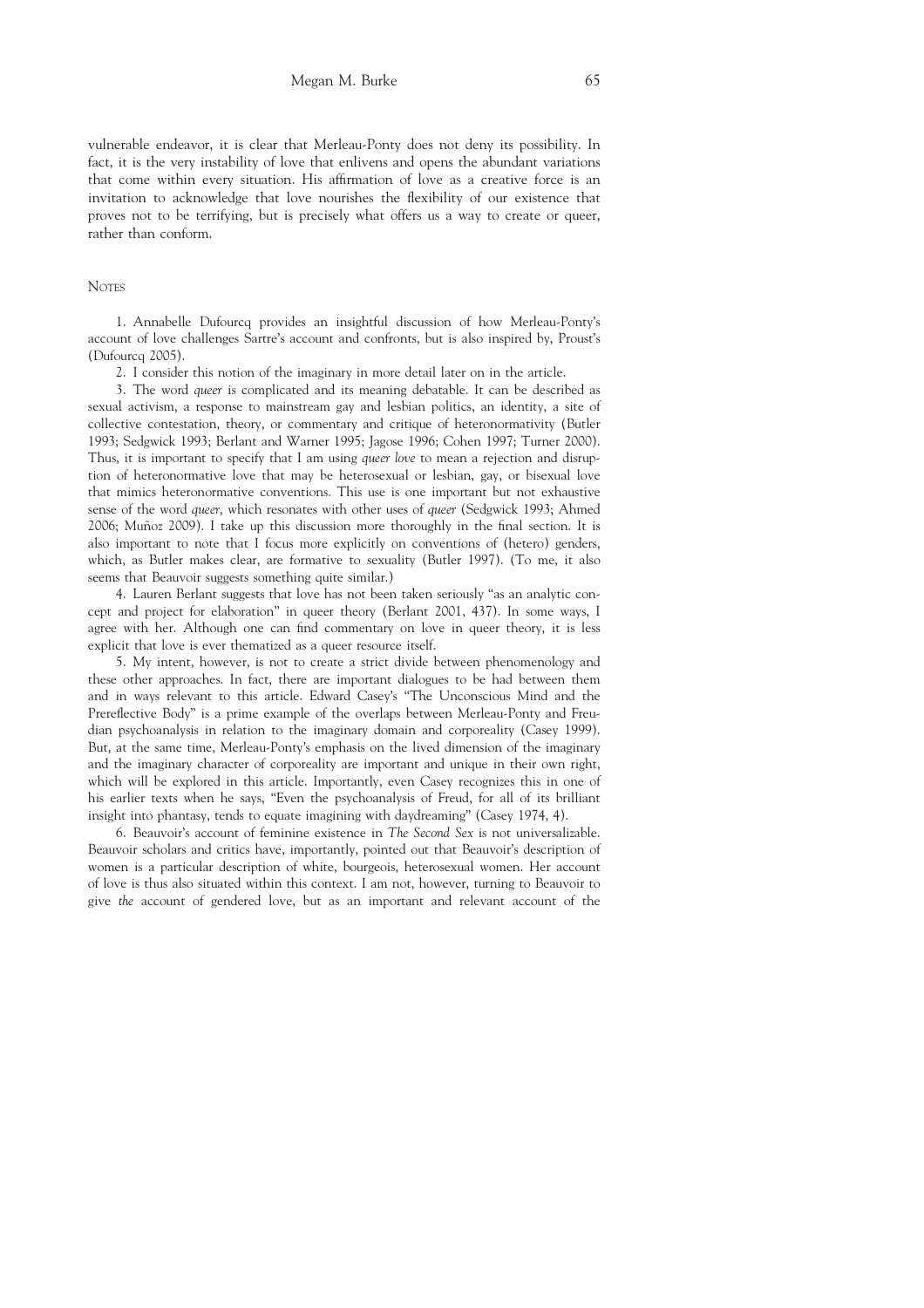insidious ways in which love, heterosexuality, and gender are entangled. For an insightful piece on the relevance of Beauvoir's account, see Mann 2009.

7. In fact, Merleau-Ponty takes up Beauvoir's analysis of "the phenomenon of the 'battle of the sexes'" in regard to love (Merleau-Ponty 1964, 103). In The Primacy of Perception he points out that the social dichotomization of men and women and the individual uptake of "established myths as well as certain tendencies of their own physiological constitutions" most often results in "a sort of tacit agreement" where "men and women ... live side by side, in a love that is hate, a hate that is love" (104). It is thus all the more interesting to consider what Merleau-Ponty's account of true love does to the "battle of the sexes," especially since this battle produces hate and not love.

8. The placement of the discussion of false love and true love in "The Cogito" chapter makes this compromise all the more necessary to think through.

9. As generative of the personal "I," anonymity might very well be habitual too. Merleau-Ponty makes this explicit when he accounts for "two distinct layers" of the body as "the habitual body and ... the actual body" (Merleau-Ponty 2012, 84). However, as Al-Saji points out, the anonymous is also excessive, our senses are always dynamic such that the world can flow through me in ways contrary to habit.

10. This distinction between the institution of love and the institution of habit might allow us to reconsider the distinction between false love and true love found in Phenomenology of Perception. More specifically, it seems quite plausible that the "situational values" generative of false love are precisely the institution of habit.

11. I borrow this language of the nightmare from Dufourcq, who contrasts it to the other, creative and magical, side of the imaginary domain (Dufourcq 2014). Given the effects of inauthentic love on a woman's existence, it seems appropriate to understand it as a nightmare.

12. In fact Merleau-Ponty claims "imagination can save imagination": "Les grecs ont créé une raison qui sait qu'en n'étant qu'elle-même elle ne serait pas la raison, qui laisse parler tout le reste de l'homme, qui consent même au mythe, à condition qu'il soit l'imagination sauvant de l'imagination" (Merleau-Ponty 2000, 204, translation mine).

13. Similarly, we might consider the centrality of freedom in Beauvoir's authentic love to be necessary to Merleau-Ponty's account of the institution of love. Given that true love is never a possession of the lover, mutual recognition of freedom seems pertinent to sustaining such dispossession.

14. In this piece, Berlant never specifies her concern with normativity or conventionality as heteronormativity, but she does contrast nonheteronormative accounts of desire to normativity. Her other work, however, makes more explicit that her understanding of normativity presumes heteronormativity. For instance, she, along with Michael Warner, accounts for heteronormativity as the normal social institution of sexuality (Berlant and Warner 1998).

15. Love, though, does play a central role in his queer aesthetic. The great refusal that characterizes the aesthetic is based on the loves lived by Eros and Narcissus in Herbert Marcuse's Eros and Civilization.

16. Eve Kosofsky Sedgwick captures a similar notion of queer in her essay "Queer and Now" (Sedgwick 1993). For Sedgwick, queer is a relationality and practices that do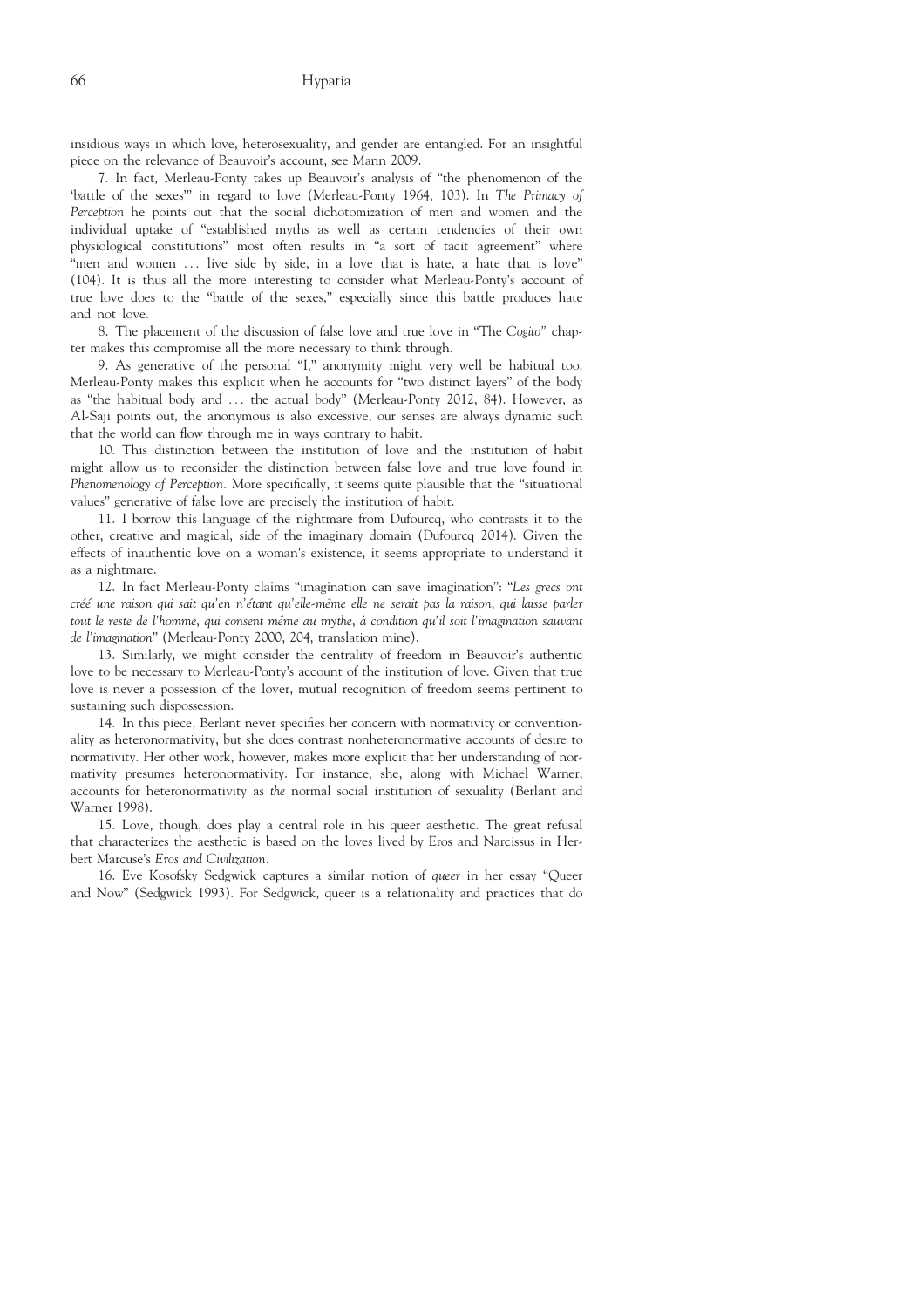not neatly line up with given conventions of sexuality and gender or that fail to move in expected directions.

17. For Ahmed, Merleau-Ponty shows that embodied existence has a propensity toward being thrown into disorientation, which she understands as a queer deviation from compulsory heterosexuality.

## **REFERENCES**

- Ahmed, Sara. 2006. Queer phenomenology: Orientations, objects, others. Durham, N.C.: Duke University Press.
- Al-Saji, Alia. 2008. A past which has never been present: Bergsonian dimensions in Merleau-Ponty's theory of the prepersonal. Research in Phenomenology 38 (1): 41–71.
- Beauvoir, Simone de. 2010. The second sex. Trans. C. Borde and S. Malovany-Chevallier. New York: Alfred A. Knopf.
- Berlant, Lauren. 2001. Love, a queer feeling. In Homosexuality and psychoanalysis, ed. T. Dean and C. Lane. Chicago: University of Chicago Press.
- Berlant, Lauren, and Michael Warner. 1995. What does queer theory teach us about x? PMLA 110 (3): 343–49.
- ———. 1998. Sex in public. Critical Inquiry 24 (2): 547–66.
- Butler, Judith. 1993. Bodies that matter: On the discursive limits of "sex". New York: Routledge.
- -. 1997. The psychic life of power. Stanford: Stanford University Press.
- Casey, Edward. 1974. Toward a phenomenology of imagination. Journal of the British Society for Phenomenology 5 (1): 3–19.
	- 1999. The unconscious mind and the prereflective body. In Merleau-Ponty, interiority and exteriority, psychic life and the world, ed. Dorothea Olkowski and James Morley. Albany: State University of New York Press.
- Cohen, Cathy. 1997. Punks, bulldaggers, and welfare queens: The radical potential of queer politics. GLQ: A Journal of Gay and Lesbian Studies 3 (4): 437–65.
- De Lauretis, Teresa. 1994. The practice of love: Lesbian sexuality and perverse desire. Bloomington: Indiana University Press.
- Dillon, Martin C. 1997. Merleau-Ponty's ontology. Evanston, Ill.: Northwestern University Press.
	- -. 2001. Beyond romance. Albany: State University of New York Press.
- Dufourcq, Annabelle. 2005. Institution et imaginaire: La réflexion merleau-pontyenne sur les illusions amoureuses. Chiasmi international 6: 303–44.
- ———. 2014. The ontological imaginary: Dehiscence, sorcery, and creativity in Merleau-Ponty's philosophy. Filozofia 69 (8): 708–18.
- ———. 2015. The fundamental imaginary dimension of the real in Merleau-Ponty's philosophy. Research and Phenomenology 45 (1): 33–52.
- Jagose, Annamarie. 1996. Queer theory: An introduction. New York: New York University Press.
- Mann, Bonnie. 2009. Vampire love: The second sex negotiates the 21st century. In Twilight and philosophy: Vampires, vegetarians, and the pursuit of immortality, ed. Rebecca Housel and Jeremy Wisnewski. Malden, Mass.: Blackwell Publishers.